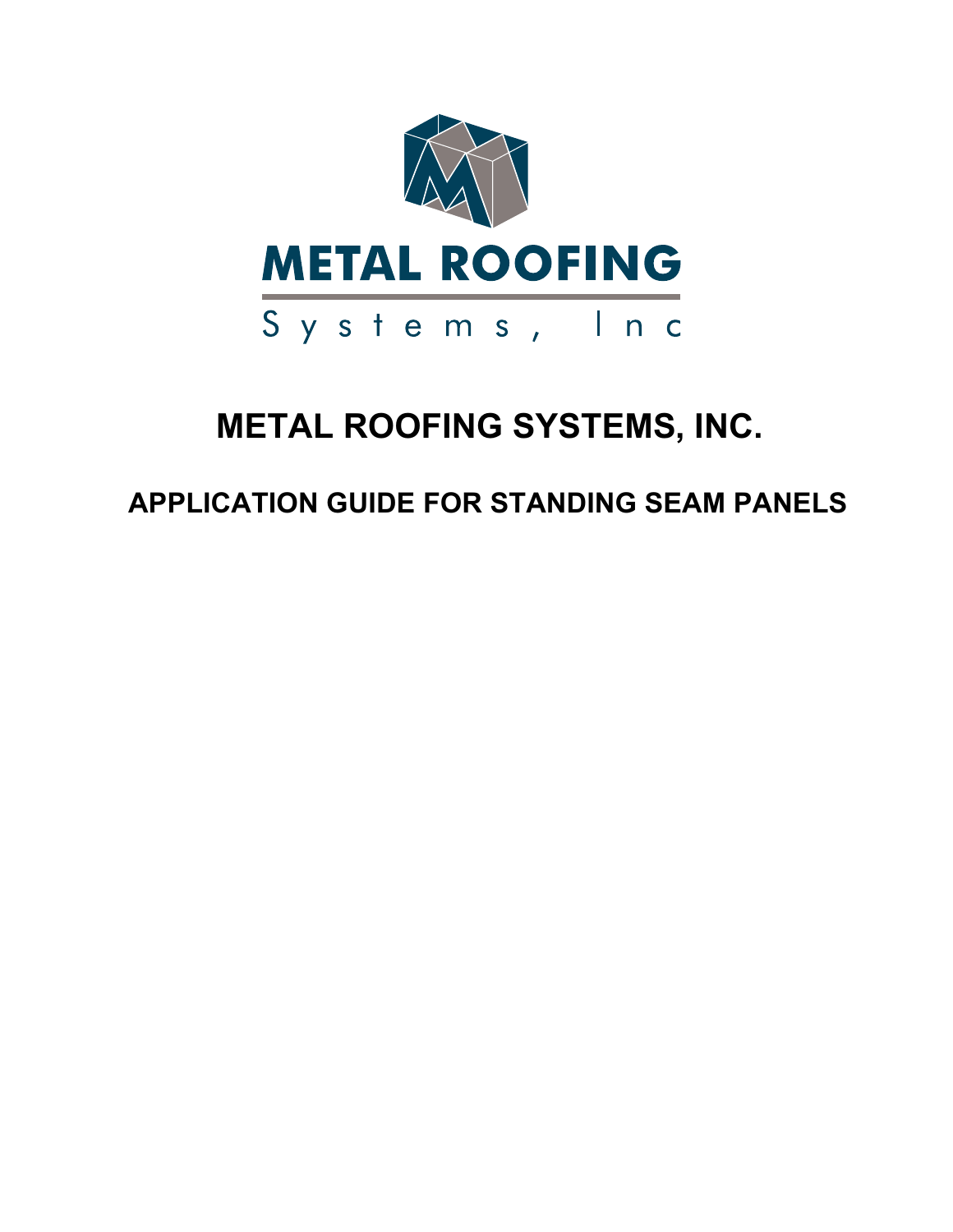#### *GENERAL*

*This section of the Technical Manual provides instructions for the Application of Metal Roof Systems.* 

*The Metal Roof System and Warranty requires special considerations with regards to fasteners, insulations, and attachment requirements. These requirements are provided as a part of this application guide.*

*NOTE: IF A PROPOSED APPLICATION FALLS OUTSIDE OF THIS SPECIFICATION, CONTACT YOUR METAL ROOFING SYSTEMS TECHNICAL COORDINATOR at 704-820-3110 FOR ADDITIONAL INFORMATION, PRIOR TO BID AND INSTALLATION.*

**PRIOR TO INSTALLATION OF ANY METAL ROOFING SYSTEM COMPONENT, ASSURE THAT ALL THE PROPER SYSTEM MATERIALS AND QUANTITY HAVE BEEN DELIVERED TO MEET THE JOB INSTALLATION AND PERFORMANCE REQUIREMENTS OF THE SYSTEM FOR ASSEMBLY:**

**METAL PANELS and TRIM ² Style/ Metal/Gauge/Color/Size/Sealant FASTENER ² Type/ Metal/Size/Length/Color CLIPS ² Type/Metal BEARING PLATES ² Metal SHEET STOCK ² Metal/Gauge/Color/Size UNDERLAYMENT ² Type ACCESSORIES ² Pipe boots, touchup paint or any other supplied items**

**Do a trial "dry run" of fitting components together. If roof is a "seamed" roof, test manual and power seaming tools on panels, with clips and fasteners, prior to doing any installation on the roof. Make any and all adjustments necessary to equipment in order for proper installation. Snap systems must be checked with clips and/or fasteners as required. If proper seaming can not be achieved, confirm the seamer is the correct/specific one for that specific panel style and measurements.**

*Failure to confirm all of the above items and conditions prior to start of the job may affect the ability to issue a roof warranty and any product claims.*

#### *APPLICABILITY*

- *A. Parameters of this manual outline the minimum requirements for a Metal Roofing Systems Inc., watertight warranty. Local code and insurance requirements may require specific enhancements for a given performance level.*
- *B. Statements in this Application Guide are provided in good faith with the expectation that a design professional be consulted prior to any job decisions being made.*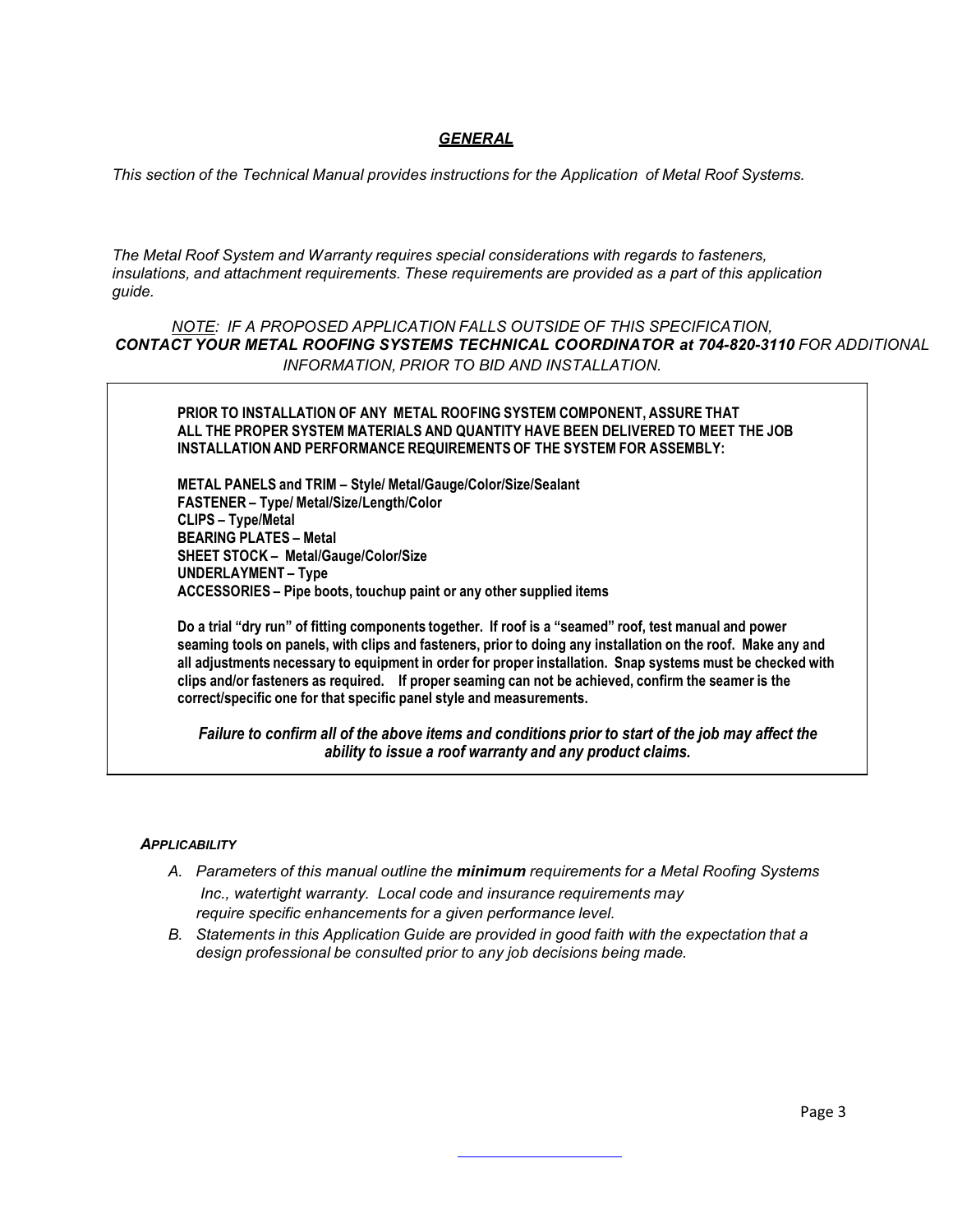**The following are just a few of the conditions, which may influence the need for a design professional:**

x**Structural conditions that might not be sufficient to support the anticipated load of the completed roof installation.**

**• Structural conditions to support the dynamic loading of the roof system.** 

x**The need to review the proposed system assembly for its applicability on specific projects such as churches, gyms or large gathering places for acoustic considerations.**

x**The requirements of local building codes for the need of a thermal barrier.**

x**The requirements of local building codes for the need of an underlayment or air barrier.**

x**When considering the effect of loads on the structure/decking due to the loading/staging of materials as a part of system installation, The building owner or his design professional should specify the load limitations to be observed by the Metal Roofing Systems, Inc. licensed applicator.**

- C. The Metal roof system shall consist of: System 1000, System 1500, System 2000, and System 2500 metal roof panels all over underlayment, mechanically attached to an acceptable substrate combined with other Metal Roofing Systems accessories as indicated in the following text, tables and manual details.
- D. It is the building owner's or the design professional's responsibility to consult with the controlling code agency official(s) and others to determine the specific requirements of each project and each system.
- E. Your Metal Roofing Systems Inc., Technical Coordinator should be contacted at 704-820-31101 when local or controlling codes or insurance requirements are in conflict with our recommendations. Contacts:

**Certain situations may arise where our specifications and/or roofing requirements cannot be applied. It may not be possible to issue the desired warranty for projects that deviate from current requirements and standards, unless a written request for approval has been received, reviewed and approved by your Technical Coordinator prior to application of the proposed system.**

The following conditions require special consideration and may not be warrantable. Contact your Technical Coordinator if any of the following conditions are present:

- Roofs that do not meet the minimum slope and/or exceed the maximum height limits for the Metal Roof system assembly see Table 1.01-1.
- Projects that require special wind coverage greater than 55 mph.
- Roofs located where localized wind phenomenon may occur, reference ASCE-7 wind maps and local building officials.
- Roofs located down slope, foothills, mountain ranges, or escarpments.
- Geographical areas susceptible to hurricanes.
- Roofs subject to chemical or process byproduct discharge.
- Buildings with large openings in a wall (greater than 10% of the wall surface) that could be left open in a storm such as warehouses, airplane hangers or open air performance centers.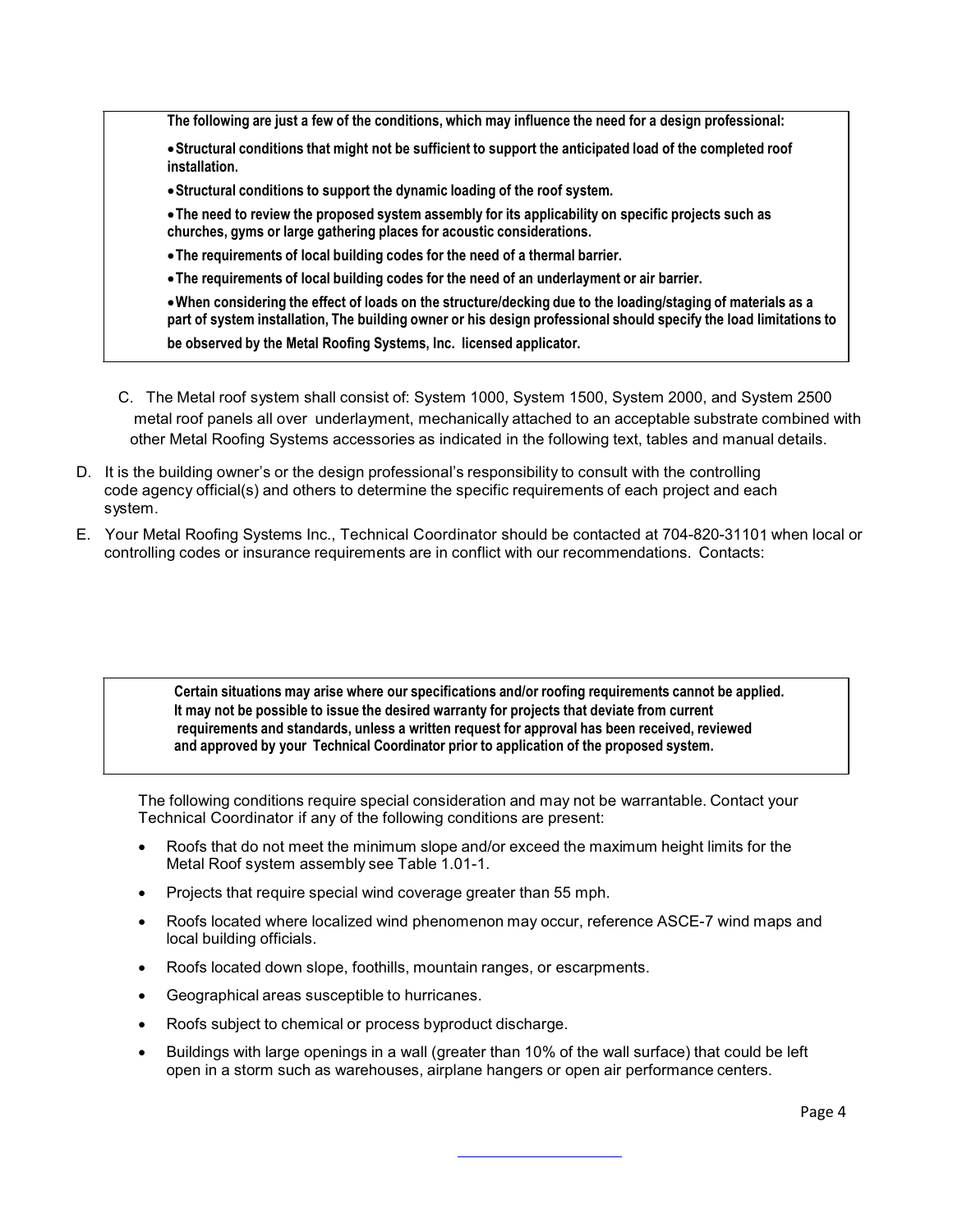- Roofs subject to positive pressure situations such as: pressurized buildings, air infiltrating decks, canopies, overhangs, airplane hangars, distribution centers, laboratories and etc.
- Buildings with high interior humidity such as swimming pools, paper mills or textile mills, for example.
- Roof decks that do not provide adequate fastener pullout resistance.
- Roofs with domes, barrels or swales, or other curvatures or unusual shapes.
- Cold storage and freezer facilities constitute a special condition. A design professional familiar with cold storage construction and vapor migration should be consulted in the design of the roof system and integration with the building envelope.

#### **JOB SITE CONSIDERATIONS (CAUTION AND WARNINGS)**

- A. Keep all adhesives, sealants and cleaning materials away from ALL ignition sources (i.e. a flame, fire, sparks & static, etc.). Do not smoke while using these materials.
- B. Consult container labels, Material Safety Data Sheets and Technical Information Sheets for specific safety instructions for all products used on the project.
- C. Care must be used when installing fasteners to avoid possible conduits and other piping in and or under the deck.
- D. Do not use oil-base or bituminous-base roof cement with the Metal Roof Systems roof panels.
- E. Insulation must be properly stored and protected from ignition sources, moisture and damage.
- F. Store all material and accessories above ground on well-supported platforms that provide a minimum of 1/4 in 12 slope. Store materials under waterproof covering or indoors and provide proper ventilation of metal roofing system to prevent condensation build-up between each panel, trim or flashing component.
- G. Do not allow other incompatible metals to interact with the Metal Roof System Components.

#### **PERSONAL SAFETY**

Safety has to be the top priority. Walking on any roof system can be dangerous. Always use a method of fall protection that will meet the approved OSHA standards or any regulatory agency responsible for your building. Serious injury or death can result if the proper safety equipment is not provided. Monetary fines for noncompliance could result from any neglect in fall protection.

It is your responsibility as an Owner or employer to make sure that proper training of your maintenance personnel and other employees is adequate for safety procedures and that safety equipment is in proper working condition.

Remember during roof inspections, take the following precautions and any others deemed appropriate by governing authority:

- A. Use fall protection and all appropriate safety equipment as agencies and or job site require
- B. .Assure proper and clean footwear.
- C. Never walk on ribs, eave, rake, valley, hip or ridge flashings.
- D. Never walk or stand on any skylight, fiberglass type panel or any other component not designed for the weight of a person.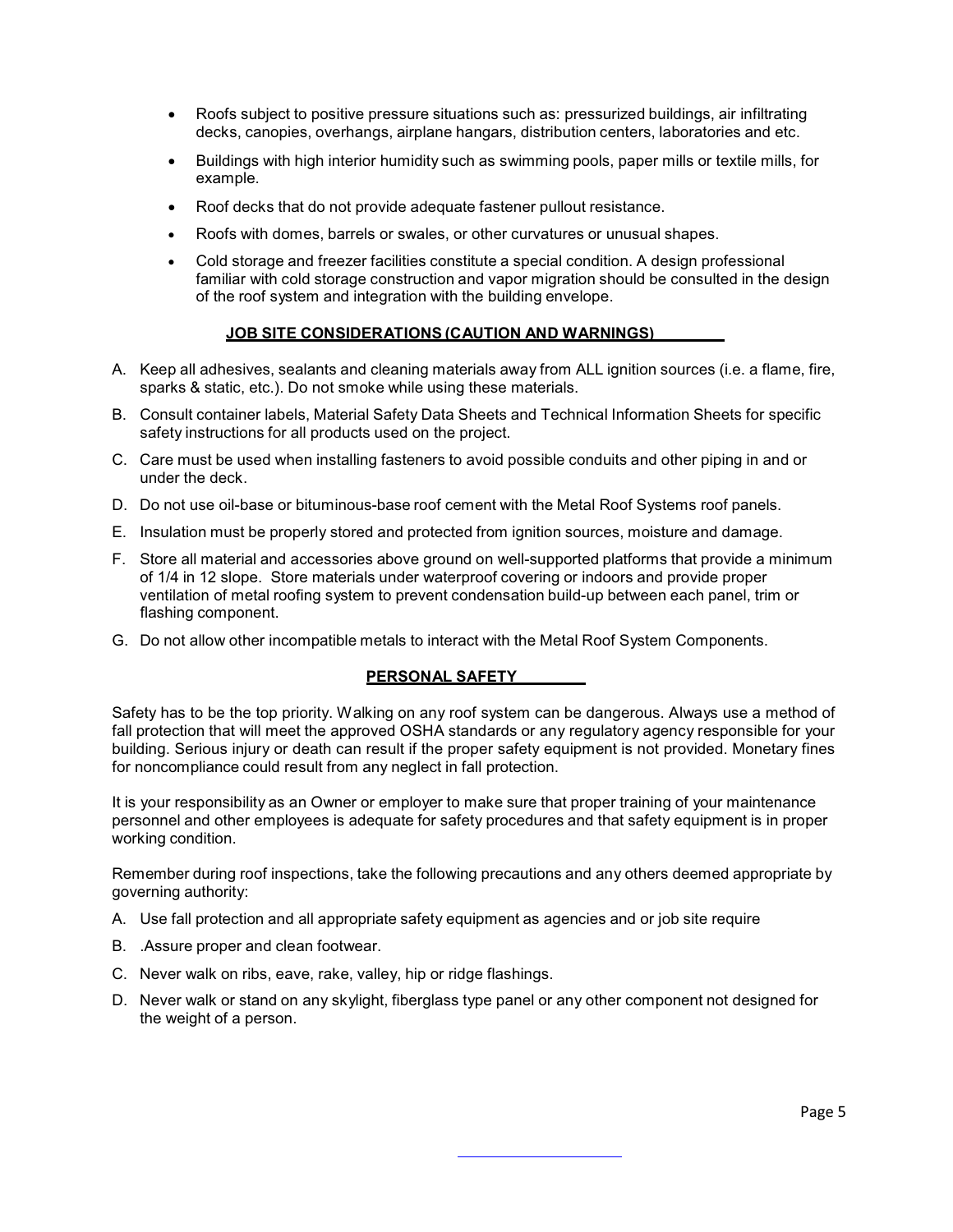- E. Rope off open areas or assign a person to guard these locations during the inspection process to prevent accidental injury both on the roof and below openings and the perimeter of the roof area.
- F. .Never go on a roof with any moisture or other substance present that may cause unsure footing.

#### **ROOF AND SUBSTRATE PREPARATION**

#### **A. Preparatory Requirements**

- 1. The System 1500 and System 2500 requires field seaming. Specific 1500 and 2500 profile seamers may be available upon request. Other types of similar styles of field seaming machines may NOT properly seam the System 1500 and System 2500 Double Lock panels and Metal Roofing Systems, Inc. cannot be responsible for any damage caused by using another type of field seamer.
- 2. The System 1000 and System 2000 snap-lock, clipped Systems do not require mechanical field seaming. They both have snap together seams.
- 3. The substrate must be no more than  $\frac{1}{4}$ " (6.4mm) in 10' (3048mm) out of plane in any direction. Adjacent decking shall not be more than 1/8" (3.2mm) out of plane. Out of specified plane areas will need corrective action prior to proceeding.
- 4. The building must be checked for "squareness" within acceptable standard practices. Out of square roofing areas will require adjustments in installation of system to accommodate irregularities or the structure will need corrective action.
- 5. Verify that the purlins under the decks at the ridge and end laps are installed as detailed and that they are straight from rafter to rafter. Misplacement or swaying of the members will cause the fasteners to fail at the ridge or end laps as the panels expand, contract and possibly oilcan.

#### **B. Cautions**

- 1. Avoid restricting the thermal expansion and contraction of the System 1500 and System 2500 Double-Lock and the System 2000 Snap-Lock panels.
- 2. Avoid restricting the thermal expansion and contraction of the System 2000 Snap-Lock panel by assuring proper placement of fasteners in the attachment slots.
- 3. Do not rigidly attach panels to the substrate at both ends. This will eliminate movement capability. Consult specifications, details, design professional and M.R.S. as needed for verification of requirements. Generally panels are fastened at the top or in some cases the mid-point of the panel.
- *4.* Limit panel length to account for movement range of system components and flashing details.
- *5.* Open frame or clear span cathedral type structures install coverboard and fasten roofing to it to minimize telegraphing of noises. *(Be aware that large clear span areas with steel decking systems that require fastening panels to decking may result in "popping" noises due to telegraphing of thermal movement noise of the entire roof system acting on the diaphragm . Alternative design installation should be investigated, consult with job design professional.)*

#### **C. Correct Substrate Defects**

- 1. Defects that need to be corrected before work can commence should be brought to the attention of the General Contractor or Owner in writing and addressed by them.
- 2. Complete removal of all existing roof system components is required. Re-cover applications are not acceptable for the Metal Roofing Systems, Inc., Watertight Warranty.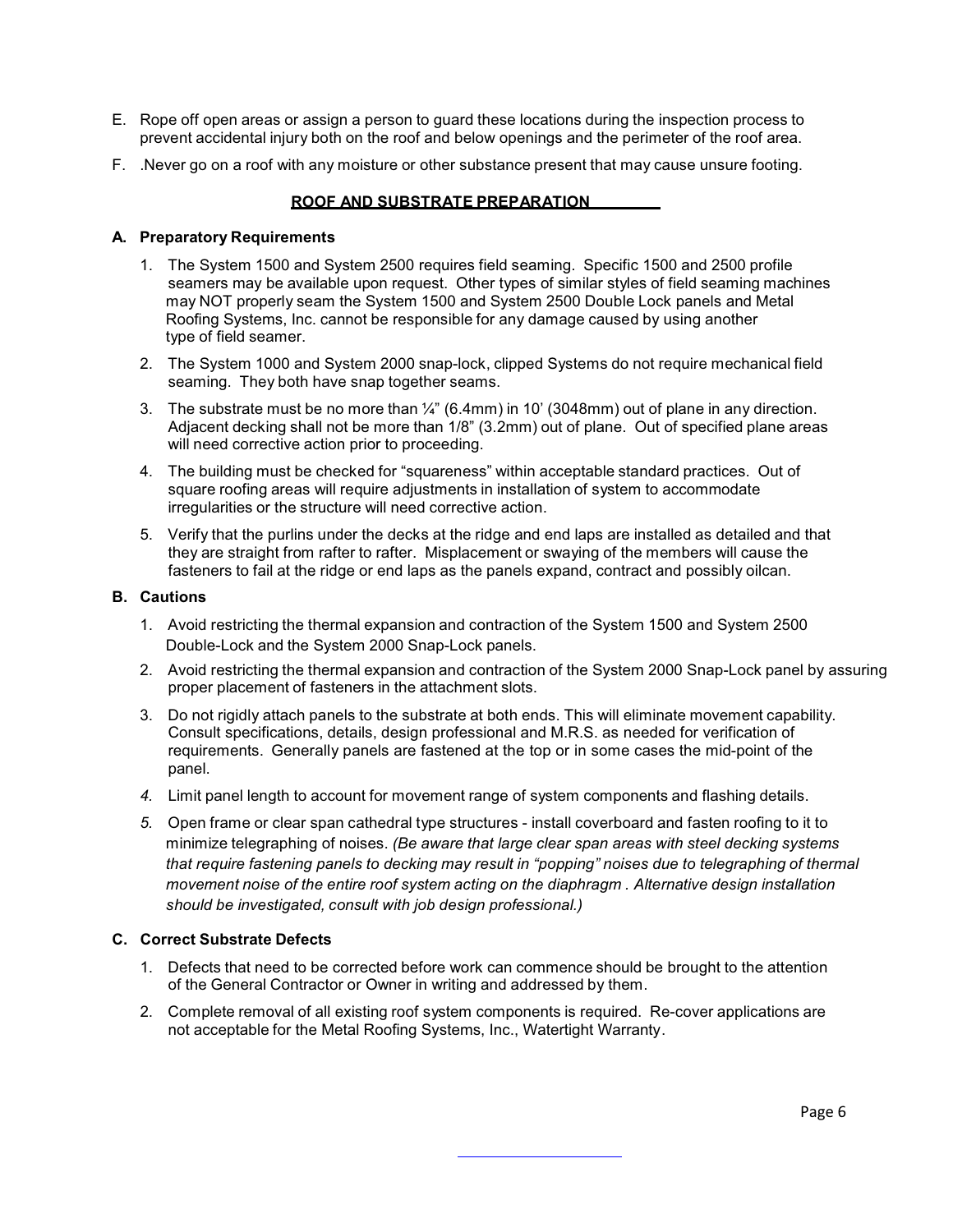#### **D. Remove Moisture or Foreign Matter**

Water, snow, frost, dew and/or ice, dust, dirt or other foreign material, present in more than trace amounts must be removed from the work surface(s) prior to installing the Metal Roof System.

#### **E. Prepare Surface**

Acceptable substrates to which the Metal Roof System is installed must be properly prepared prior to accepting underlayment or metal roof system installation. The surface must be relatively even (no more than  $\frac{1}{4}$ " (6.4mm) in 10' (3048mm) out of plane in any direction or more than 1/8´ (3.2mm) out of plane of adjacent substrates, clean, dry, smooth and free of sharp edges, fins, loose or foreign materials, oil, grease and other materials that may damage the metal roof system. Rough or irregular surfaces that could cause damage to the roof panel must be overlaid with insulation or coverboard.

#### **F. Install Underlayment**

Install underlayment, appropriate to the substrate and warranty term.

#### **MATERIAL HANDLING**

#### **A. Shipping**

.

- 1. Metal panels are shipped with the panels stacked vertically, on edge, and braced as needed for security. Handling requirements are the same as listed below.
- 2. BLOCK AND BAND 2x4's are strapped under the bundles to allow access for straps or a forklift. Bundles less than 25' (7620mm) long may be handled by a forklift. The forklift should have at least 5' (1524mm) between forks. Bundles longer than 25' (7620mm) should be lifted utilizing a spreader bar with appropriate straps spaced secured about  $\frac{1}{4}$  of the way from each end of the crate/bundle.

#### **B. Staging Materials**

Materials should be placed at jobsite in such a way as to minimize handling.

- 1. Position crates or bundles with the panels in the correct position to be loaded directly on the roof without any additional turning of flipping.
- 2. Space materials out to limit having to shift on the ground or roof. Check load limits of structure to distribute load evenly and not to exceed building limits.
- 3. Assure all accessory items are conveniently located for workers and they will not have to leave area or cross over installed work.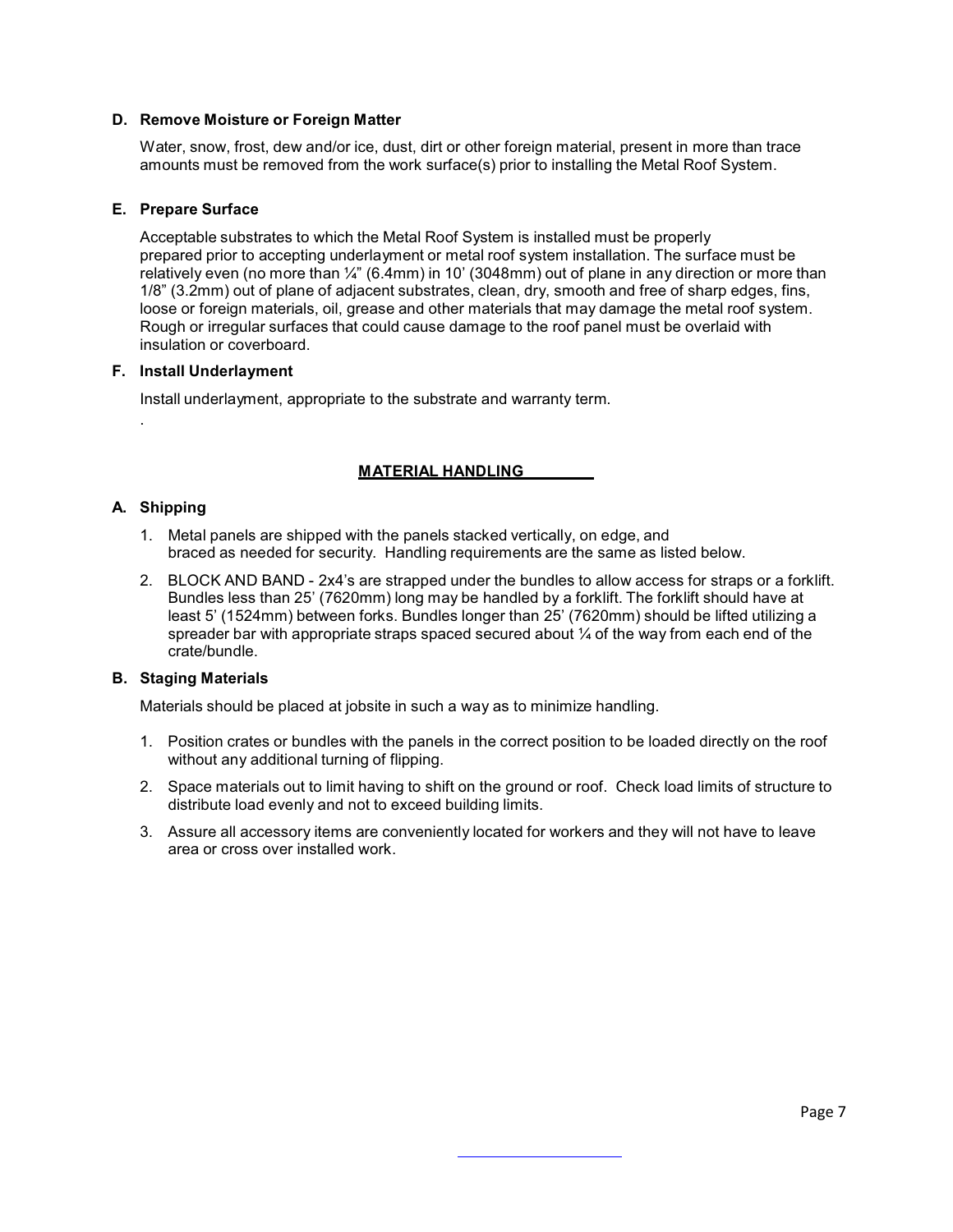#### **C. Handling**

For correct and safe handling of a Metal panel, use the following handling procedure:

| <b>TABLE 2.05.1</b><br><b>PANEL HANDLING</b> |              |            |             |             |                                    |
|----------------------------------------------|--------------|------------|-------------|-------------|------------------------------------|
| Panel length*                                | Less than 6' | $6' - 15'$ | $16' - 30'$ | $31' - 45'$ | > 45'                              |
| Handlers*                                    |              | $2 - 3$    | $3 - 4$     | $4 - 5$     | 4 or more<br>with extreme<br>care. |

\* Handling of panels and the number of handlers required are a function of Panel length and width, combined with the experience of the handlers and weather conditions. Final handling decision rests with the handling party.

Please ensure metal panel does not bend in any direction, up, down or torque, from its shipped or formed shape and maintains it throughout the transportation and installation process.



#### **WOOD NAILER LOCATION AND INSTALLATION**

Wood nailers must be installed as specified by the project designer or as noted in our Details and when insulations are used between the deck and coverboard or panels. Install wood nailers as follows:

#### **A. Position Wood Nailer**

Total wood nailer height must match the total thickness of insulation and or coverboard being used and should be installed with an 1/8" (3.2 mm) gap between each length and each change of direction. Multiple nailers must have joints staggered a minimum of 6" (152.4mm) with staggered ends secured. Multiple corner boards must alternate crossovers and be fastened.

#### **B. Secure Wood Nailer**

Wood nailers must be firmly fastened to the deck or building. Mechanically fasten wood nailers with appropriate fastener for substrate to resist a minimum force of 200 lbf (890 N) in any direction, typically 12" (305 mm) o.c. Refer to attachment requirements as specified by the project designer. Higher building design pressures may require additional attachment.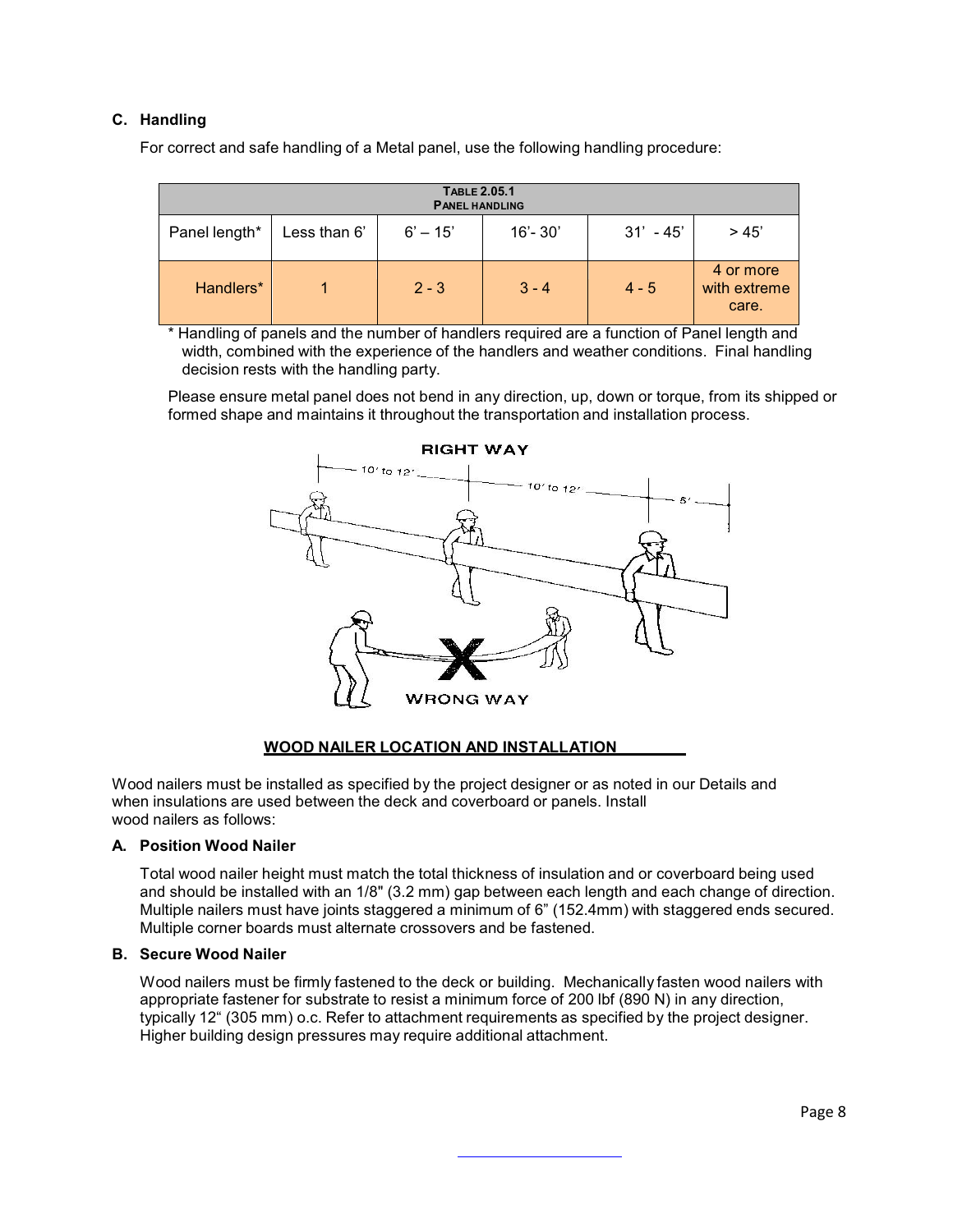#### **C. Taper Wood Nailer**

The wood nailer must be tapered (if applicable) so that it will always be flush at the point of contact with the insulation.

#### **D. Chemical Treating of Wood Nailer**

Chemical treating for fire resistance or pressure treating for rot resistance is not required, it may affect the performance of the Metal Roof Panels and accessories. Submit MSDS's for any chemically treated lumber that comes in contact with the Metal Roof System, with active ingredients listed, to your Technical Coordinator for acceptance regarding compatibility.

#### **E. Installation of Wood Nailers by Others**

Make these specifications and details available when nailers are to be installed by others. Work that compromises the integrity of the system may jeopardize the warranty for the entire Metal Roof system project.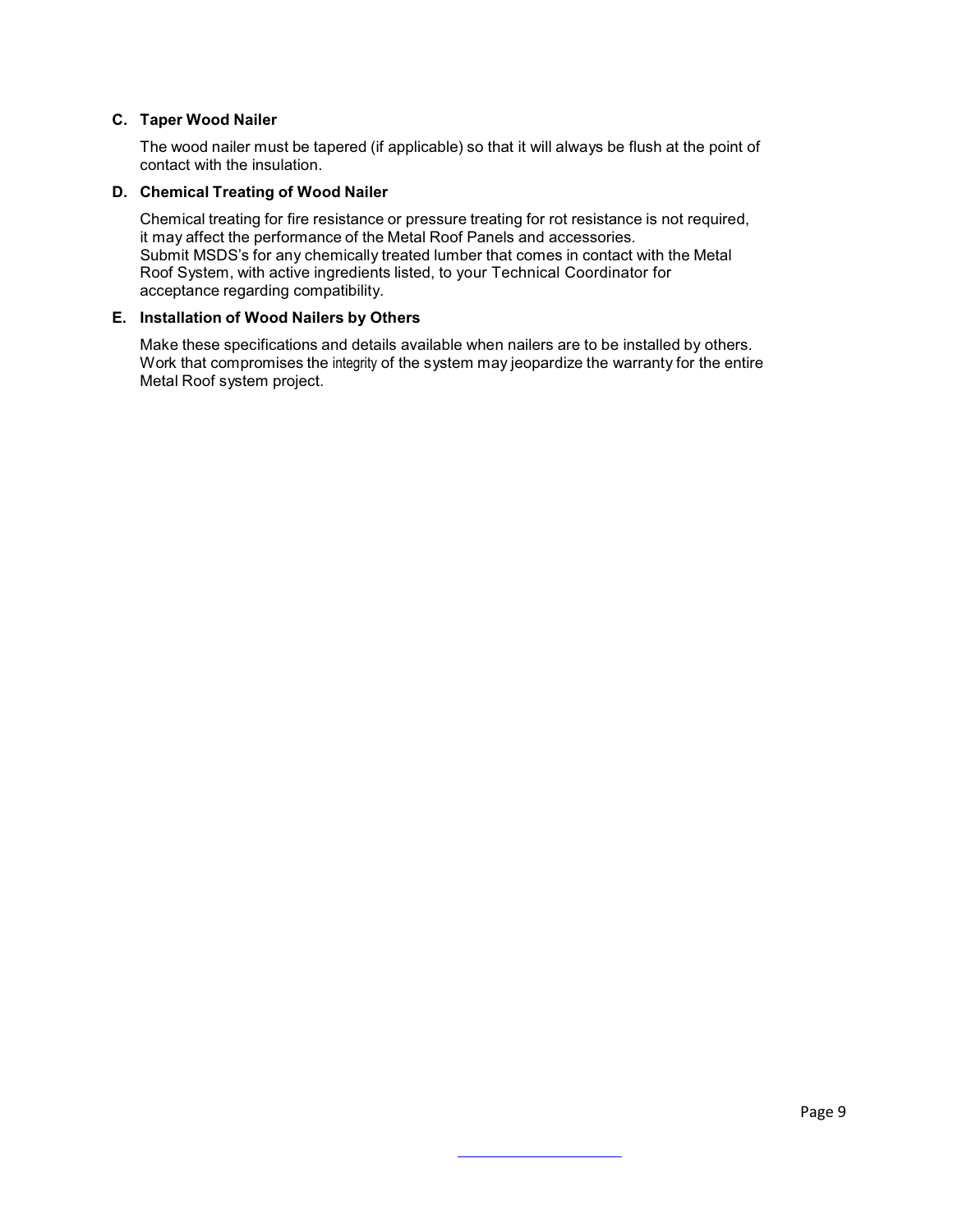#### **UNDERLAYMENT INSTALLATION**

**A.** Install Metal Roofing Systems approved underlayment over an approved substrate to achieve 100% coverage with proper side and end overlaps.

- 1. Start at the lowest part of the roof deck and install the valleys first. Lay the membrane flat in place with the print side up.
- 2. Cut the Underlayment to a length that can easily be managed.

.

- 3. Along the side of the sheet, overlap the seams a minimum of  $3"$  (76 mm).
- 4. At the ends of the sheet, overlap a minimum of 6" (152 mm).
- 5. Peel half of the release liner off the roll diagonally and apply with heavy, even hand pressure or brooming from the center of the sheet to the outer edges. Remove the remaining release liner from the other half of the roll and apply pressure in the same manner. Use of a hand roller at the laps is recommended.
- 6. In very steep slope applications, back nailing may be recommended. When back nailing, be sure that all nails are covered by the next overlapping sheet.
- **B.** Install approved underlayment on slopes greater than 5:12, mechanically attached, provided underlayment is used at all eaves, rakes, sidewalls, ridges/hips, valleys and around penetrations as directed.
	- 1. Start at the lowest part of the roof deck and install valley conditions first. Lay the membrane flat in place with the print side up.
	- 2. Cut the underlayment to have  $4$ " (101 mm) horizontal laps and  $6$ " (152 mm) vertical laps on a minimum 5:12 roof slope. Overlaps should run with the flow of water in a shingling fashion.
	- 3. Using a minimum 1" (25 mm) diameter cap nails, secure the underlayment by driving the nails squarely into the approved substrate.
	- 4. Spacing should be  $6"$  (152 mm) on center on both head and end laps, and 12 $"$  (304 mm) on center in the field area in the center of the roll. Note: please contact roof solutions for attachment recommendations for high wind areas.
	- 5. Cap nails may be installed by hand or machine applied.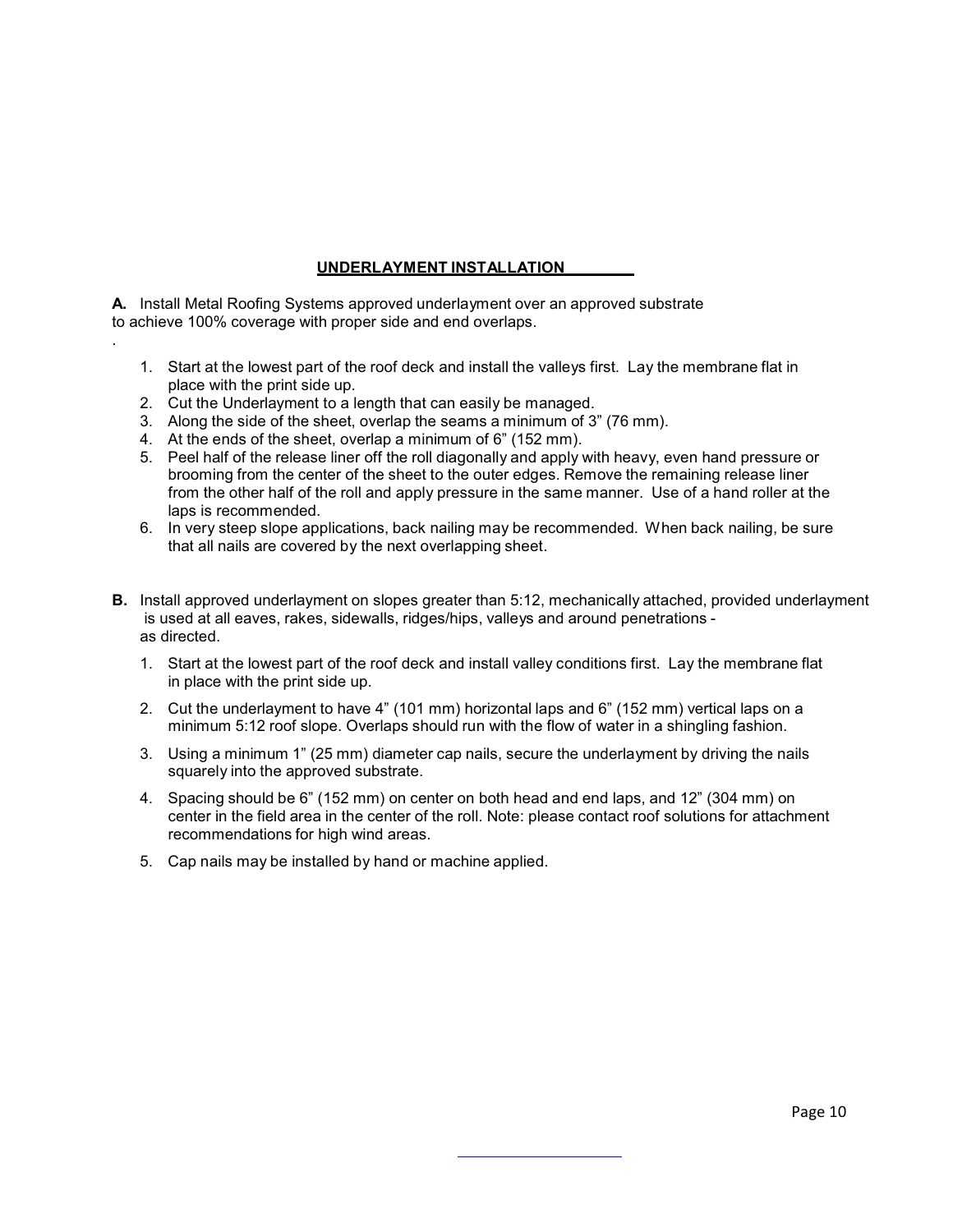### **20** Year **Watertight Warranty** Assembly

#### **25 year system requires a full application of approved underlayment at any slope greater than or equal to the minimum of 3:12**

#### **SYSTEM INSTALLATION GUIDELINES**

The following guidelines are for installing the Standing Seam Metal Roofing Panels. Refer to system details for additional specific installation information. ASSURE all installation components are available and correct prior to starting any installation.

#### **A. Installation considerations to reduce oil canning**

- 1. Assure that all substrates are within roofing manufacturer's required or approved designs and tolerances prior to commencement of work.
- 2. Assure that all supplied materials are as specified, approved and ordered for the job.
- 3. Proper care and handling of all materials at all times.
- 4. Proper use and adjustment of all installation tools.
- 5. Install all materials with proper clearance for thermal movements, both plus and minus, with manufacture's supplied accessories and details.
- 6. These installation guidelines are not in order of application. In most cases there are multiple steps that require blending of instructions and details.

#### **B. Field, Perimeter and Corner areas of a metal roof**



PERIMETER & CORNER AREAS

#### **NOTE:**

 $a^*$  **=** the lesser value of: **(0.1 x 'lesser plan dimension'')** or **(0.4 x "h'') ³K´ =** building height



**³D´** is never less than **(0.04 x ³lesser plan dimension´)** or **(4¶min)**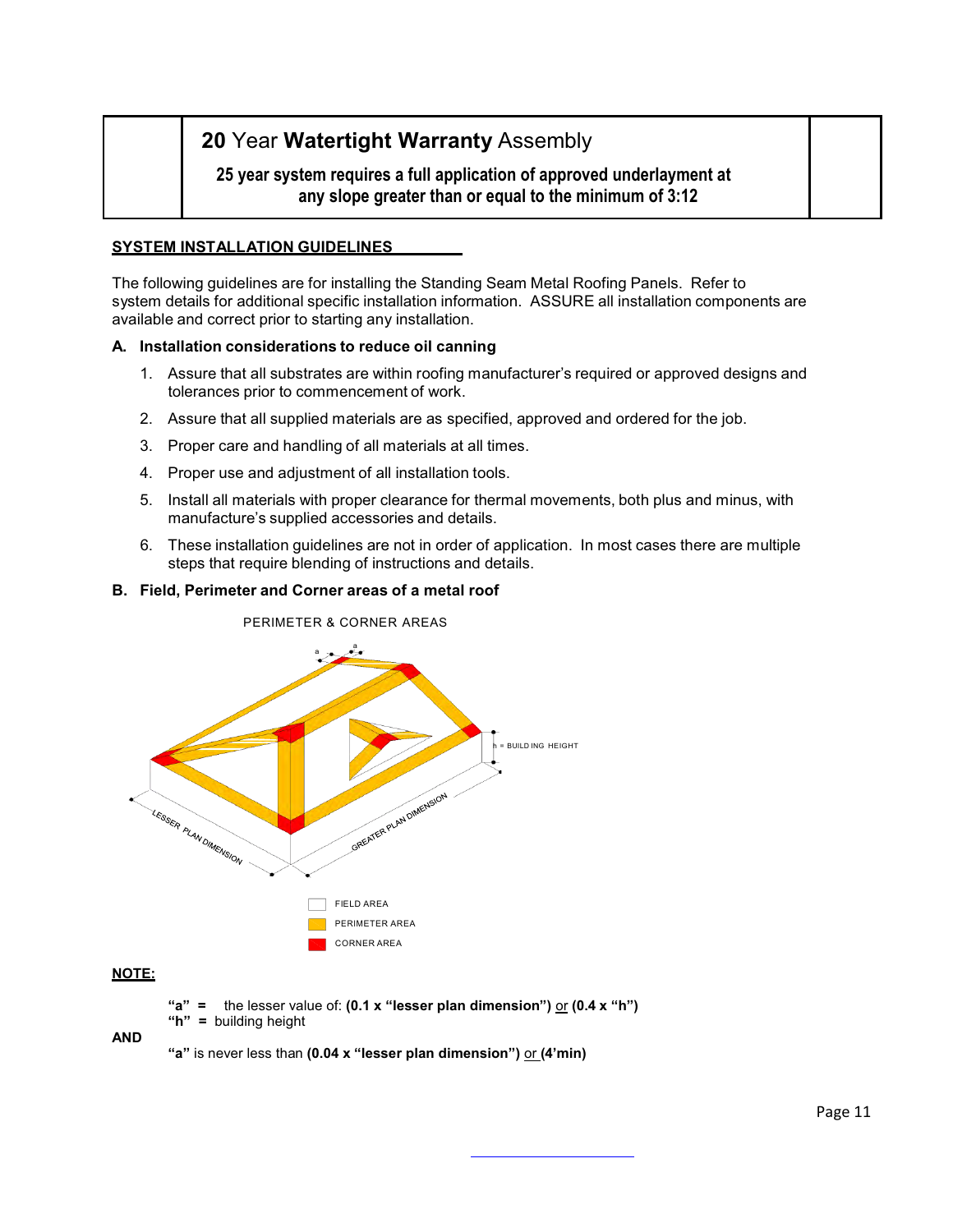#### **FLASHINGS**

#### *DESIGN CONSIDERATIONS*

*Many factors affect the performance of the flashing system for specific detail requirements.*

*A flashing is a roofing element used to prevent water from penetrating the exterior surface of a roof or to intercept and lead water off of it. Flashings divert the water to the roofing panels. The panel then carries it to the gutters or roof edge. Typically, flashing intercepts water flowing down parapets, walls of higher adjacent construction, and roof penetrations. There are four typical locations where flashing is needed:*

- $\bullet$ *Terminations*
- $\bullet$ *Penetrations*
- $\bullet$ *Joints*
- x *Junctions*

#### **A. General**

- 1. Remove all existing flashing (i.e. metal, bituminous materials, mastic, etc.) .Flash all penetrations passing through the panel.
- 2. The flashing seal must be made directly to the (Metal Roof) penetration.

#### **B. Pipes, Round Supports, Structural Steel Tubing, etc.**

- 1. Flash penetrations with Pre-Molded Pipe boots wherever possible.
- 2. Structural Steel Tubing: Use a field-fabricated pipe flashing detail when the corner radius is greater than  $1/4$ " (6.35 mm) and the longest side of the tube does not exceed  $4$ " (101.6mm). When the tube exceeds  $4"$  (101.6 mm), use a standard curb detail including base tie in and suitable termination.
- 4. Additional flashing treatments are required for pipe flashings. See the applicable Details for flashing requirements.

#### **C. Expansion Joints**

Install where specified by the project designer unless it intersects a valley or fails to continue through the roof edge cleat, high eave flashing, fascia board and gutter or tie into a logical transition with another joint. Install expansion joints in accordance with details.

#### **D. Snow Guards**

- 1. The installation of snow guards must be restricted to **non-penetrating** mechanical attachment to the seams of the roof panels.
- 2. Mechanically attached snow guards through the pan of the panel is unacceptable due to potential rupture of the underlayment by fasteners and may void the Metal roof warranty.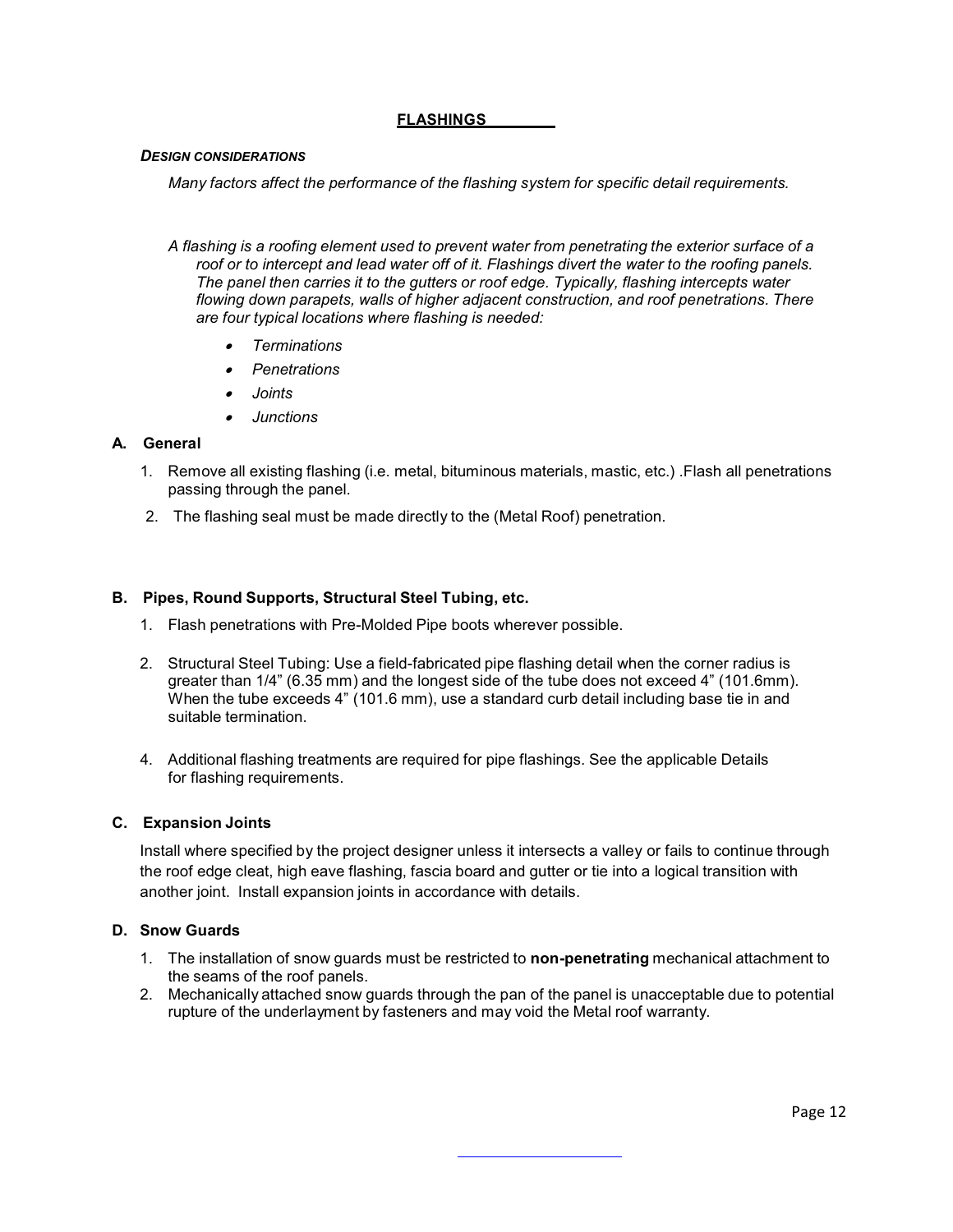#### **ROOF PANEL FLASHINGS**

#### **A. Fixed Hip / Ridge**

1. Panel using appropriate specified Panel clips and fasteners, noting that first clip is to be 12" maximum from the centerline of hip / ridge.

2. Zee Closure must be cut to width of panel. Place butyl tape on bottom edge of Zee closure. Insert Zee Closure between seams of panel. Make sure to measure Zee Closure placement on panel using ridge flashing. Install 3 fasteners per panel for 16" panel, 4 fasteners for 18" panel.

3. Install Hip / Ridge flashing by locking onto Zee Closure. Pop rivet Ridge/Hip as needed.

#### **B. Eave at Gutter**

- 1. Place gutter tightly against the eave.
- 2. Install drip edge flashing, fasten with approved fastener at 12" o.c. min.
- 3. Install panel using panel clips and fasteners, noting that the first clip is to be 18" maximum from eave.
- 4. Hem panel over lip of eave starter flashing, leaving the hem partially open for drainage.
- 5. Fold end tabs of panel seams over the end of the seam. Always fold tab to the inside of the seam.
- 6. Install Gutter Strap into Gutter assembly and fasten using approved fastener through eave starter flashing. \*Note Max 30" o.c. gutter strap spacing.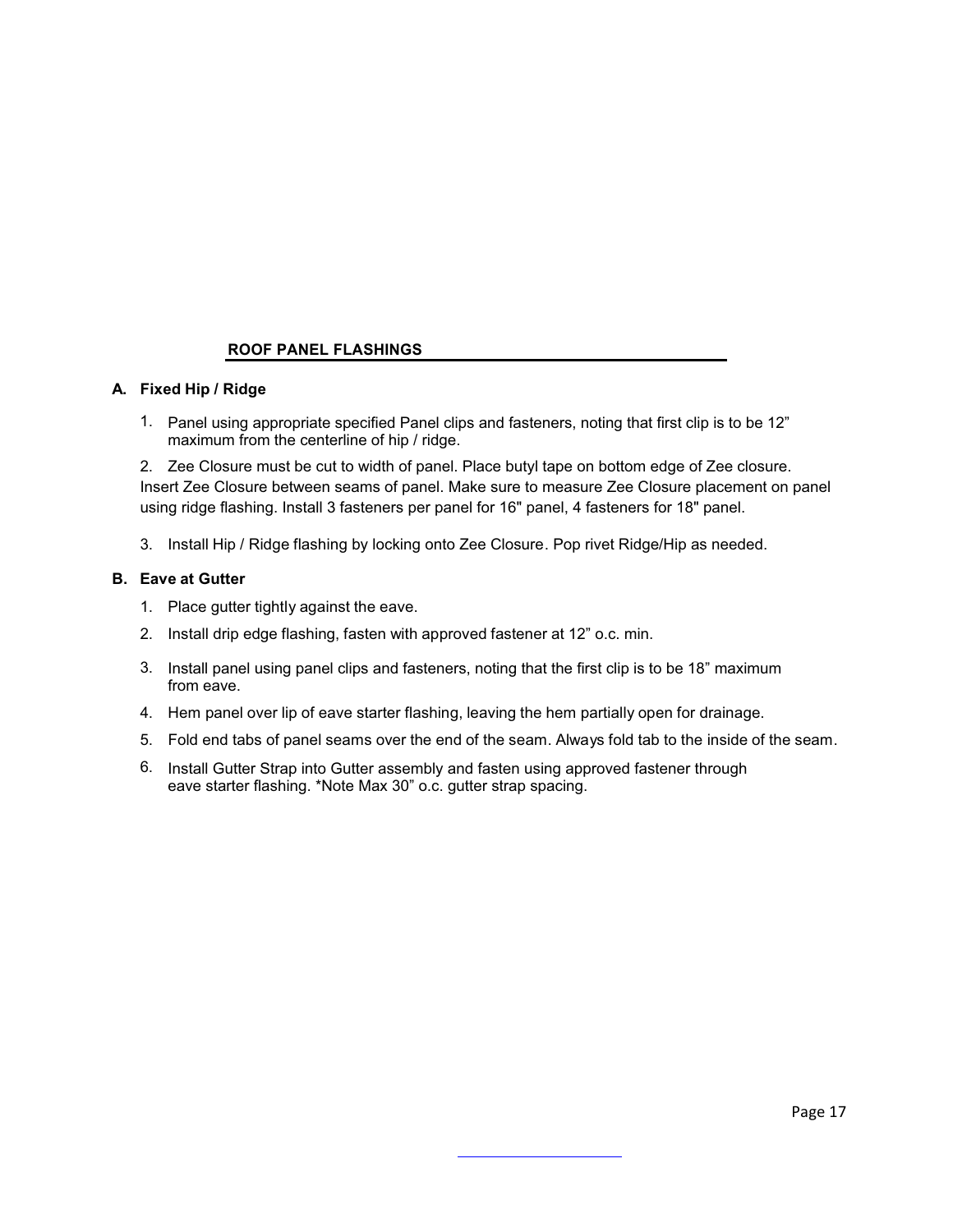#### **C. Rake at Gable End**

- 1. Install Modified J-channel at 2" minimum from rake edge. Fasten with approved fastener at  $12"$  o.c.
- 2. Fill hem of Modified J-Channel with Butyl Sealant, and insert panel tightly into Modified J-Channel.
- 3. Install rake flashing and finish closing hem.

#### **D. Fixed High Eave**

- 1. Install Cleat on high eave, from top of high eave and fasten with approved fastener at 12" o.c.
- 2. Zee Closure must be cut to width of panel. Place butyl tape on bottom edge of Zee closure. Insert Zee Closure between seams of panel. Make sure to measure Zee Closure placement on panel using high eave flashing. Install 3 fasteners per panel for 16" panel, 4 fasteners for 18" panel.
- 3. Install Panel using approved and specified panel clip and faster, noting that first clip is to be 12<sup>"</sup> maximum from high end of the panel
- 4. Install High eave flashing by locking onto cleat and zee closure.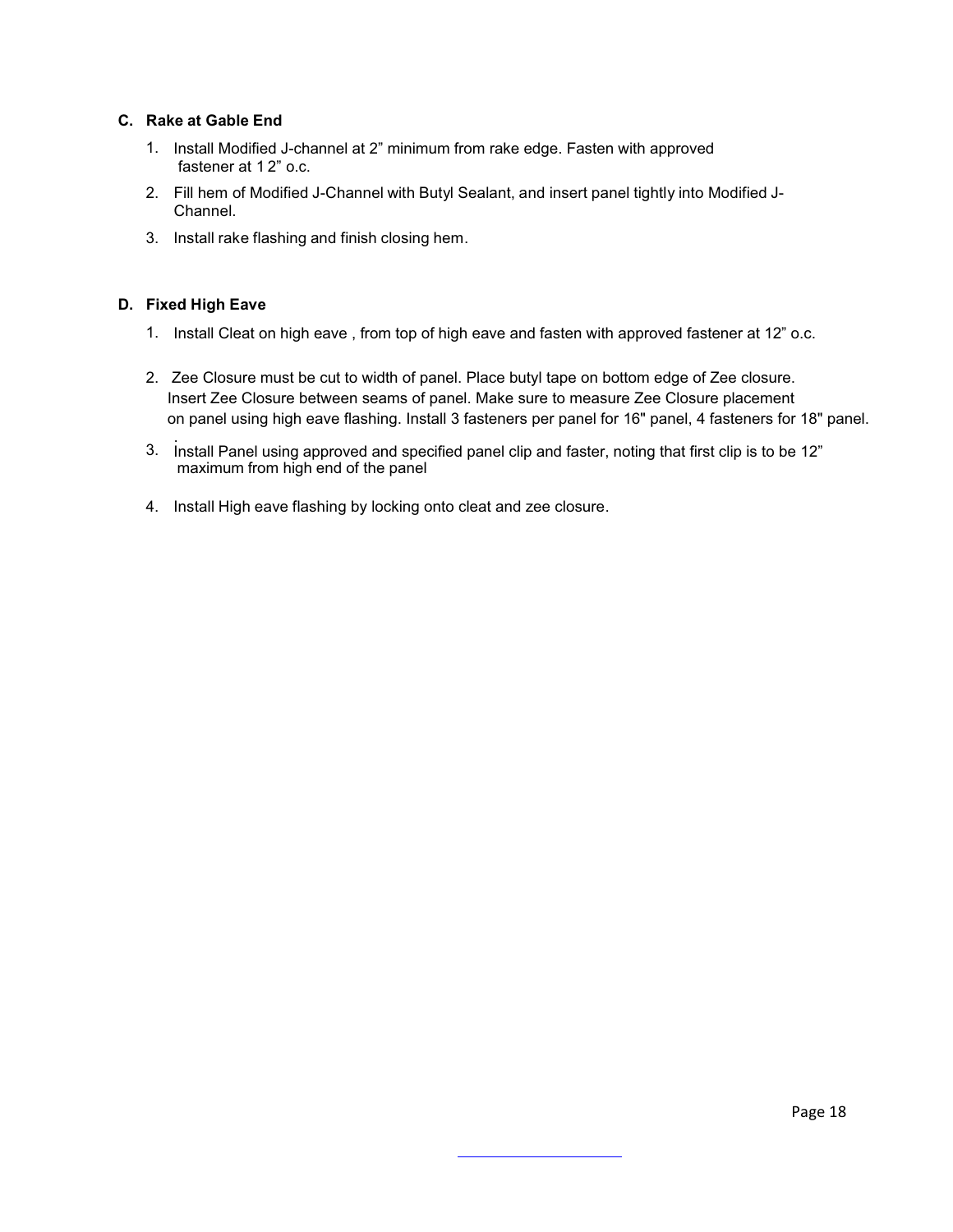#### **E. Valley**

- 1. Install Valley Flashing into Valley.
- 2. Install cleat at 1" from top hems of valley flashing (both sides). Fasten over 3/16 x 2-1/2" triple beaded Butyl Tape, with approved fastener, through **v**alley flashing into substrate..
- 3. Install Panel using specified and approved Panel clips, noting that first clip is paced at maximum 12" from centerline of valley (both sides).
- 4. Hem end of panels and fill hem with Butyl Sealant (both sides).
- 5. Install Panel over end of cleat (both sides).

#### **F.** Seam Section -end lap seam

- 1. Run a  $\frac{1}{4}$ " Diameter Bead of Butyl Sealant across the clip/cleat the width of the panes and up the sides of the seams at 10" from high end of panel to marry with the above panel.
- 2. Fold end tabs of seams over the end of the seam. Always fold to the inside of the panel seam.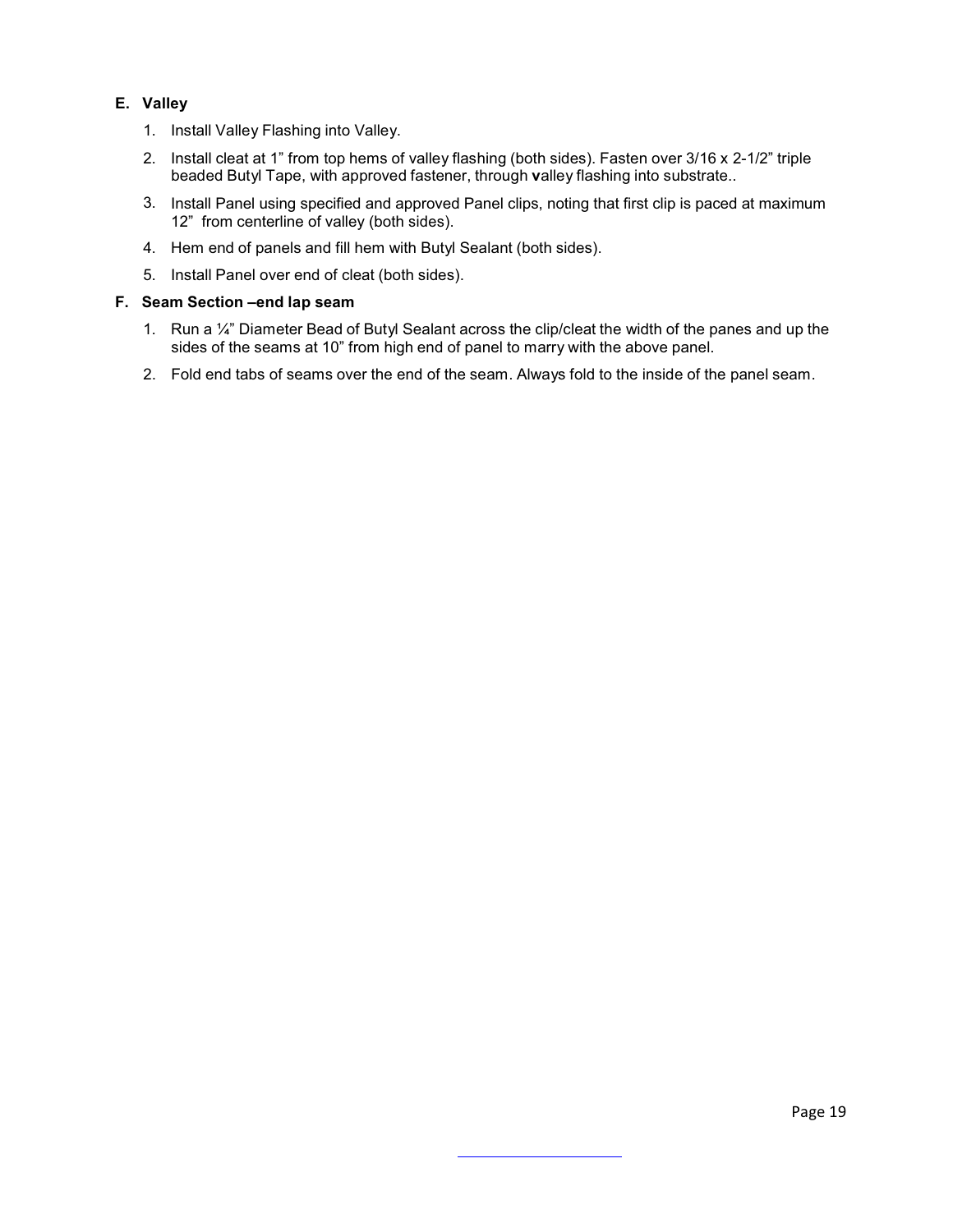#### **ROOF MAINTANENCE**

As an owner, you have invested time and financial resources into selecting a high performance metal roof system. Maintaining your investment will assure that you get the full benefits a metal roof system can deliver. With this comes the added responsibility of making sure that you and those you employ keep the roof system well maintained. All roofs, metal or shingle, require periodic maintenance. There are certain tasks that any owner can perform in order to keep the roof system in excellent condition. Only a Metal Roofing Systems approved Installer should perform any complex repair or component addition to keep the warranty valid. In order to validate the watertight Warranty the owner must perform required periodic maintenance.

#### **ROOF MAINTANENCE GUIDELINES**

- **A.** To assure continued coverage under the Watertight Warranty provisions, the owner must perform regular inspection of the roof system. Failure to perform any of these as required may result in suspension or loss of the roofing warranty. The inspections must meet the following criteria:
	- 1. Notify us immediately of any leaks or areas that indicate potential concerns. If repairs are required, as determined under the coverage of the Warranty or necessary by the Building Owner, engage an approved installer to perform the repairs.
	- 2. Notify Metal Roofing Systems, Inc. of any leaks that occur between inspections. Please refer to the "Leak Notification" section of the "Terms and Conditions".

- **B.** As discussed above, regularly scheduled maintenance is required. Additional inspections should be conducted if any of the following occurs:
	- 1. *Fire, vandalism, damage from debris or other non-weather related causes*.
	- 2. *Extreme or severe weather such as high winds, hail, heavy rain, ice or snowstorms.* In the event of high winds the roof system should be inspected for debris from trees or other structures. Inspect for loose flashings and fasteners. Inspect the roof panels for damage from falling debris. After hailstorms, inspect the roof panels and components for puncture damage. Heavy rains will cause gutters to over fill. Inspect for ponding or trapped water on the roof panels and clear all debris from the gutter system. Inspect the gutter brackets for loose fasteners or supports. After heavy snow or ice storms inspect all penetrations for damage to the pipe flashings, curb housings, skylights, etc.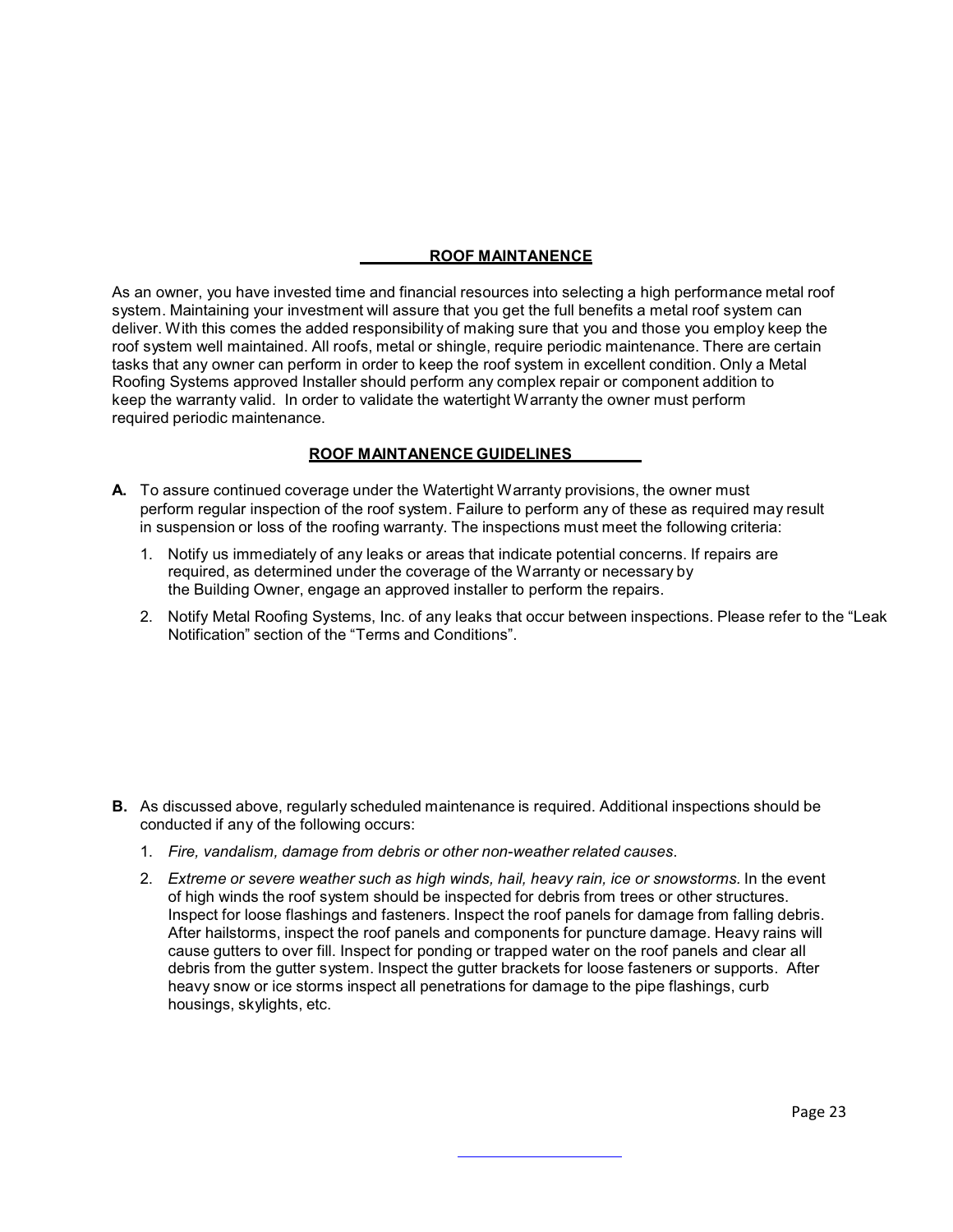3. *Un-trained individuals access the roof system.* Untrained personnel can cause unintentional damage to the roofing system. Inspect the roof ing system for the use of chemicals or solvents that may have spilled on the roofing panels. Inspect for scratches in the finish of the panels. Inspect for bent or depressed panels from excessive walking. Inspect for punctures from dropped equipment or tools. Inspect for debris left behind and clean immediately. Inspect that the roof panels were protected from the use of welder, torches or other cutting tools that produce sparks or flames.

#### **SUGGESTIONS**

**DO:**

- Inspect the roof system on a regular basis.
- Remove any debris from the roof and gutter system.
- Inspect the roof system after heavy snow or ice storms.
- Provide instructions for untrained personnel to protect the roof panels.
- Obtain written approval prior to any roof modification.
- Implement a regular roof maintenance program.

#### **DON¶T:**

- Neglect to maintain the roof system.
- Walk on the major ribs of the roof panels.
- Allow storm debris to collect on the roof panels.
- Allow any roof damage to go undetected.
- Allow metal tools and mechanical equipment to be used for snow or ice removal.
- Use any roof coatings not approved in writing by Metal Roofing Systems.
- x Allow additional equipment or accessories to be installed without written approval from Metal Roofing Systems, Inc..

#### **PROTECTING YOUR ROOF SYSTEM**

In order to maintain the effectiveness of your metal roofing System, We recommend that the following precautions be taken:

- **A.** All foot traffic should be kept to a minimum and only walk on the roof when absolutely required. Never step on the rib portion of the roof panel.
- **B.** Keep foot traffic to a minimum. Keep all roof hatches and access ladders or other access points secured. Only allow properly trained and authorized personnel on the roof system. Have authorized personnel accompany untrained individuals while they are on the roof system. Maintain a "Roof Access Log" to track individuals that have accessed the roof system.
- **C.** The design of the roof system is to drain or shed water. The following items should be avoided and could hinder water drainage:
	- 1. Do not allow equipment or structures to be installed that would impair or trap the flow of water.
	- 2. Do not allow debris to collect in the gutter system or on the roof panels.
	- 3. Do not allow wood blocking to be used as equipment supports or shims. The blocking will trap water and chemically treated wood contains salts and copper sulfates that harm the roof panels.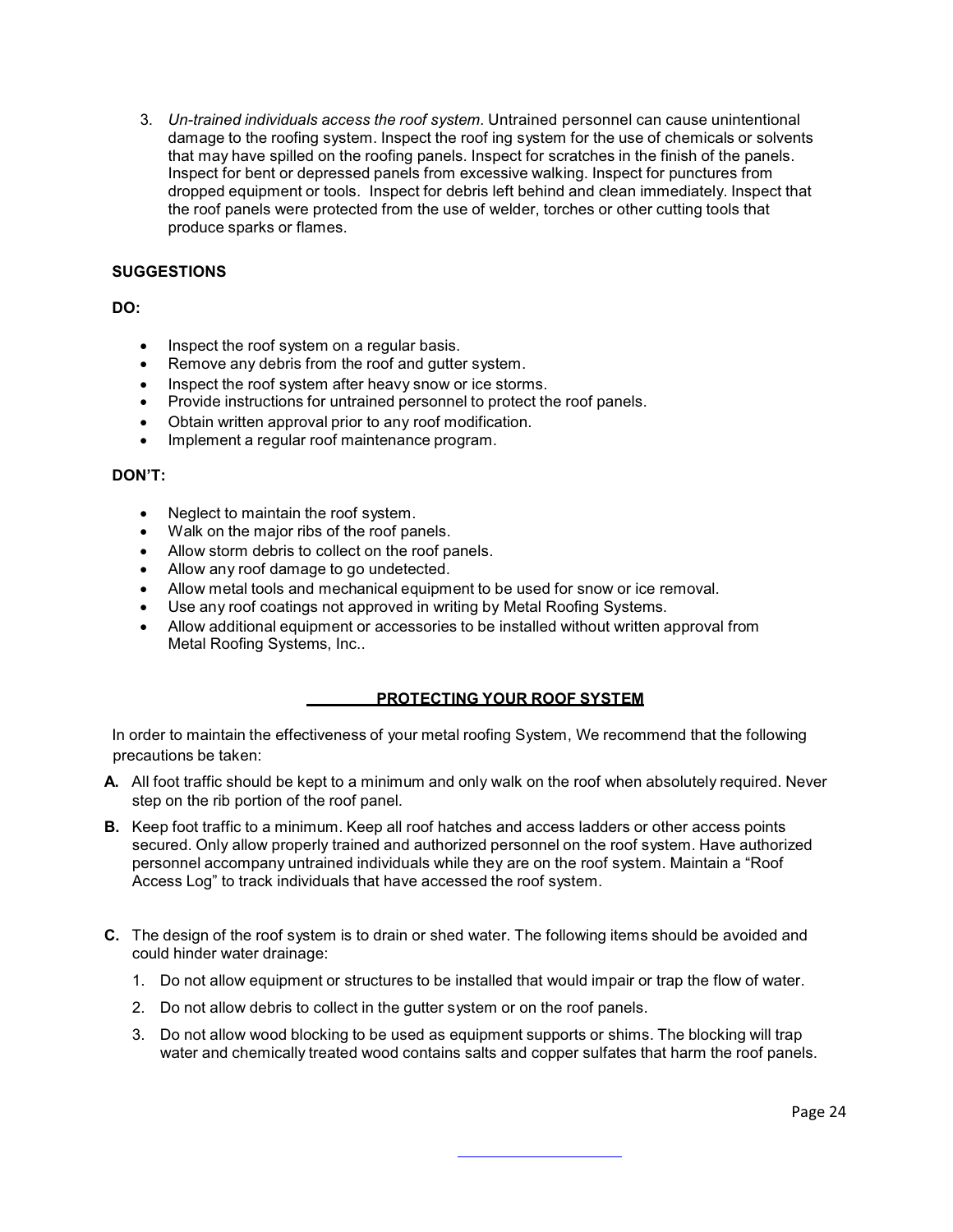- 4. Do not allow water to shed freely from one roof system onto a lower roof.
- 5. Do not allow condensation from air conditioning units to drain onto the roof panels. Condensate will cause galvanic corrosion and will harm the roof panels. Use PVC pipes for drainpipes.
- 6. After heavy snow or ice storms the excessive snow should be removed from the roof system. Do not use mechanical equipment to remove snow. Do not use metal tools. Use extreme caution when removing snow or ice around roof penetration flashings. Be cautious of skylights, fiberglass panels, etc.
- 7. Prior to the installation of additional equipment, pipes, vents, stacks, curbs, etc. We must be notified in writing. "M.R.S." must approve all added conditions or the warranty may be voided.
- 8. Dissimilar metals and certain chemicals can be harmful to the roof panels. Do not allow metals such as copper, lead or graphite to come in contact with the roof panels. Some examples are plumbing vents, copper lightning rods, copper trim or copper gutter systems.
- 9. If the roof system panels become scratched, completely clean with mineral spirits and use touch up paint supplied by the roof panel manufacturer.

#### **TOUCH-UP PAINT APPLICATION**

Metal Roofing Systems may supply, upon request, touch-up paint with each project order. The touchup paint may be supplied in small aerosol cans or bottles with a built-in brush applicator. The product is intended to touch-up small blemishes or exposed cut edges on fabricated components. Please be aware that touch-up paint does not have the same adhesion or durability as the factory applied coatings, and will exhibit chalking and fading characteristics at a noticeably faster rate than that of the factory applied coatings. Therefore, it is recommended that touch-up paint be used as sparingly as possible, no more than a few square inches, as any touch-up paint will become faded in contrast with the original factory applied color. When using touch-up paint, use extreme caution as excessive use may void the Watertight and Paint Finish warranties.

**A.** For proper performance of the touch-up paint, it is important to follow touch-up paint directions:

- 1. Preparation: Clean surface of any dirt, grease, oil, etc. If painting over exposed or bare metal, priming with an appropriate grade primer may be necessary.
- 2. Temperature: The temperature of the surface and paint should be between  $68°$  and  $92°F$ .
- 3. Application: Apply in small amounts.
- 4. For aerosol cans, spray into the container cap or a small cup.
- 5. Apply with as small an applicator brush as possible. For small blemishes, such as a surface scratch, a small brush similar to a finger nail polish brush is best. Dip the brush half the length of the bristles into the paint. Tap the brush against the side of the container but don't wipe against the lid. Hold at the handle near the base and apply light pressure with the fingertips to make the bristles slightly flex. Feather the touch-up paint into the scratch. Applying touch-up paint with a wide brush or anything larger than a small artist's brush is not recommended.
- **B.** For areas larger than minor blemishes, contact your Technical Coordinator.